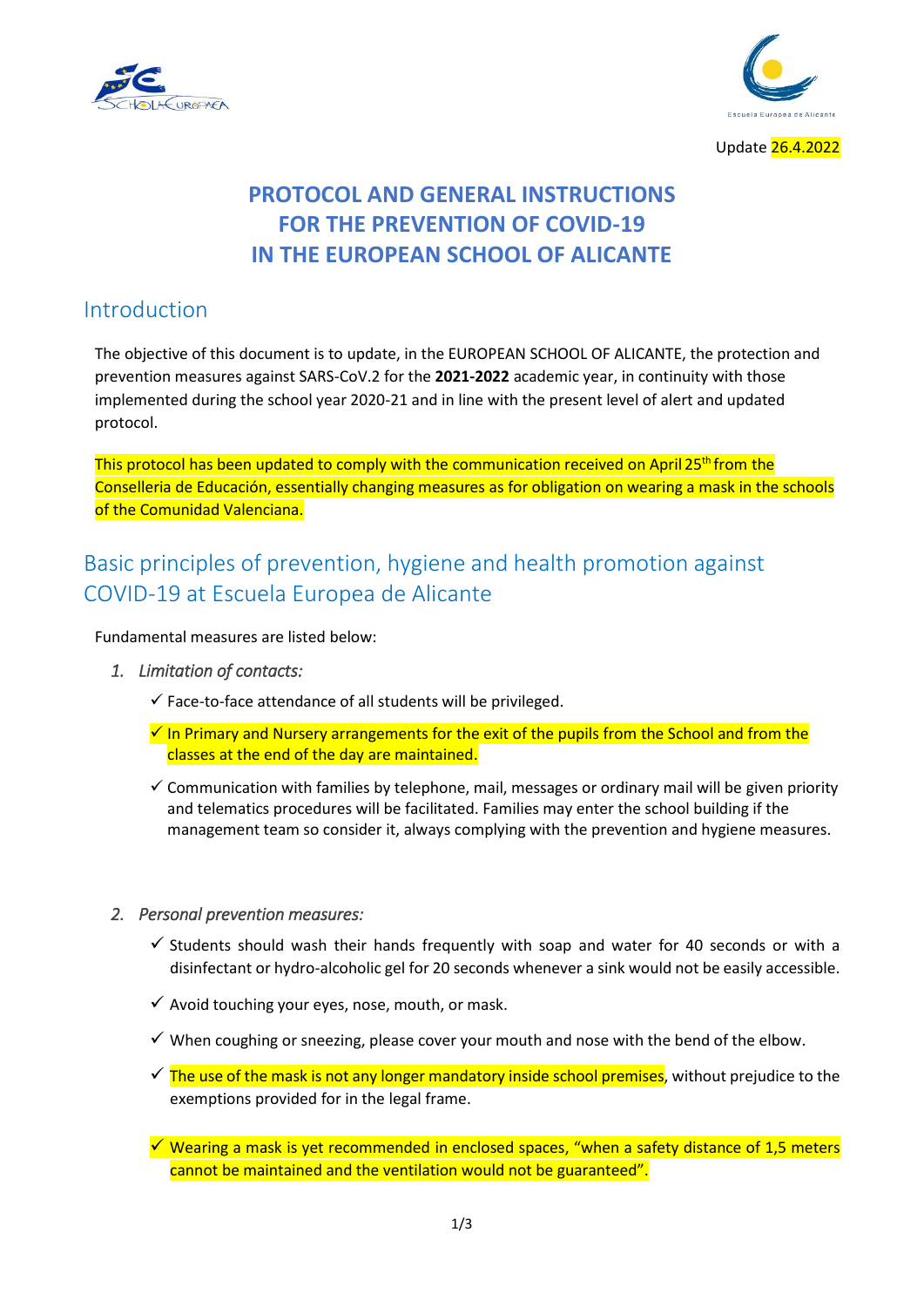



 $\checkmark$  Attention of the pupils in the last years of secondary cycle and of their parents/guardian is called on the importance to take all possible preventive measures to limit the risk of infection during the end of year exams period.

### *3. Cleaning, disinfection and ventilation of the School:*

- $\checkmark$  Cleaning and disinfection of the facilities at least once a day is guaranteed and reinforced in those spaces that need it, because of the intensity of use, such as bathrooms and surfaces of greater use.
- $\checkmark$  As far as possible, the tables and desks will be kept free of papers or other objects to facilitate their daily cleaning.
- $\checkmark$  The cleaning of the air filters has been reinforced and the ventilation of the air conditioning systems has been increased. The use of fans remains not recommended.
- ✓ Natural ventilation is the preferred option. Cross ventilation is recommended, if possible permanently, with opening doors and / or windows opposite or at least on different sides of the room, to promote air circulation and ensure efficient sweeping throughout the space. It is more advisable to distribute the opening points of doors and windows, than to concentrate the opening in a single point. The facilities of the center must be ventilated frequently, if possible permanently, or at least 15 minutes at the beginning and at the end of the day, during recess, and whenever possible between classes, also guaranteeing good ventilation in the hallways. The mentioned ventilation time of 15 minutes is only indicative and has to be adapted to the conditions and characteristics of each classroom.
- $\checkmark$  If natural ventilation is not sufficient, forced (mechanical) ventilation is used, the supply of outside air has been increased and the fraction of recirculated air has been reduced, in order to obtain adequate air renewal.
- $\checkmark$  If a professional assists in the same space with different students in a consecutive (physiotherapist, speech therapist, nurse ...), the surfaces used will be disinfected and the room will be ventilated at least 5 minutes after each session or according to the parameters mentioned that guarantee adequate ventilation.
- $\checkmark$  In the case of programming activities that increase the emission of aerosols such as shouting or singing, it is recommended to carry them out outside whenever possible and, if not, ensure adequate ventilation and maintain distance. Since physical exercise also increases the emission of aerosols, physical education classes will be promoted in outdoor spaces. When they are carried out indoors, it is especially important to increase the distance and guarantee ventilation.

#### *4. Case management:*

- ✓ **Students, teachers and other workers** who are in any of the following circumstances will be requested to wear a surgical mask UNE-EN-14386 inside the school premises:
	- Present symptoms compatible with COVID-19.
	- Having tested positive for COVID-19
	- Close contacts.